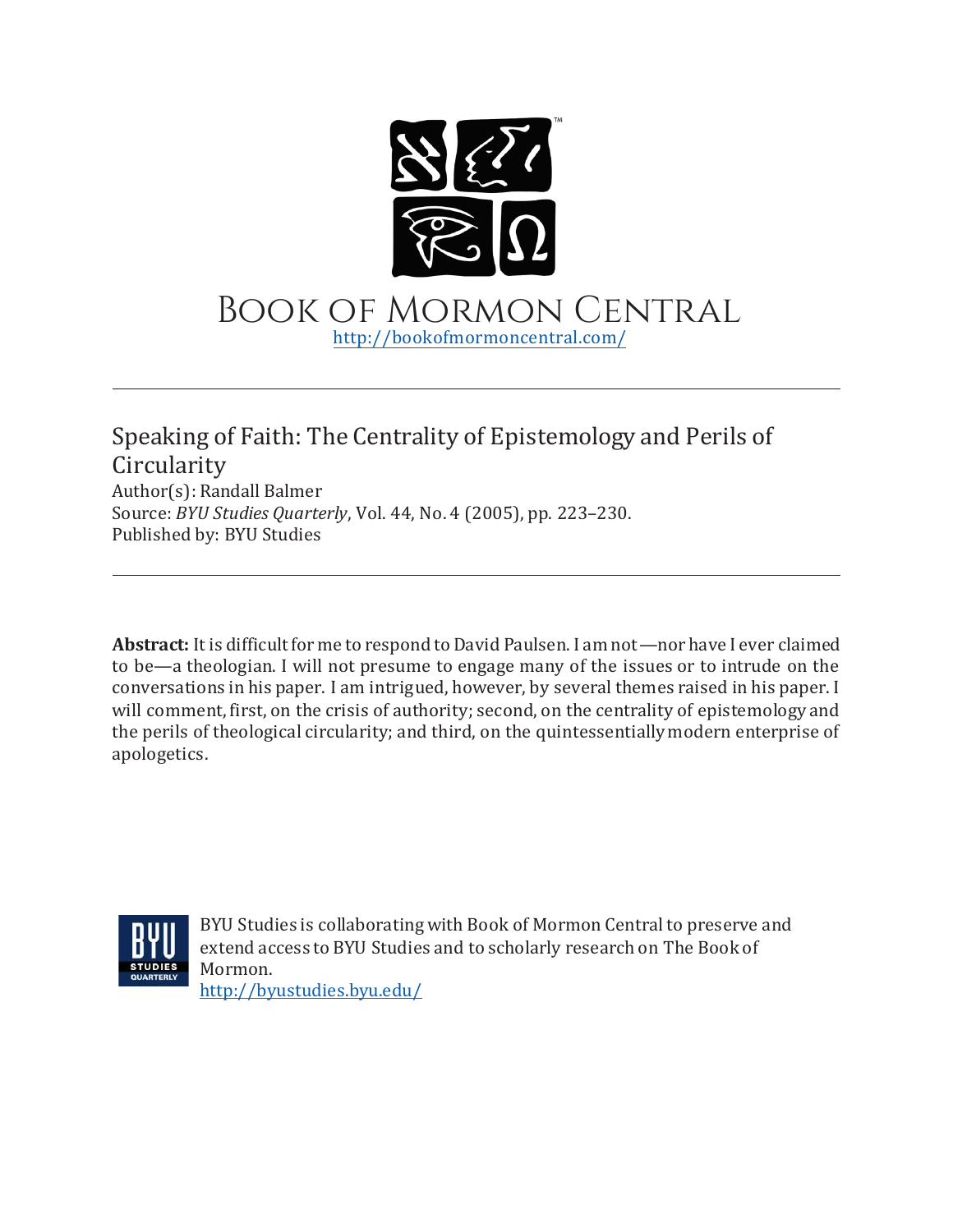# **Speaking of Faith:** The Centrality of Epistemology and the **Perils of Circularity**

Randall Balmer

 $\blacksquare$  t is difficult for me to respond to David Paulsen. I am not—nor have I I ever claimed to be—a theologian. I will not presume to engage many of the issues or to intrude on the conversations in his paper. I am intrigued, however, by several themes raised in his paper. I will comment, first, on the crisis of authority; second, on the centrality of epistemology and the perils of theological circularity; and third, on the quintessentially modern enterprise of apologetics.

### The Crisis of Authority

Every religious tradition, sooner or later, has to deal with the issue of authority. Paulsen asserts that "apostolic authority is not something that can be chosen," and he goes on to review the story of Joseph Smith's calling as a prophet. Paulsen attributes the sorry history of conflict in the Christian church over the centuries to what he calls "the loss of apostolic authority and its attendant revelation." This, of course, nicely sets up the case for the resumption of apostolic authority in the "latter days" in the person of Smith himself.

Paulsen rightly points out that the issue of authority has been vexing throughout Christian history. He cites the importance of Matthew 16:18–19 in the formulation of authority structures. "And I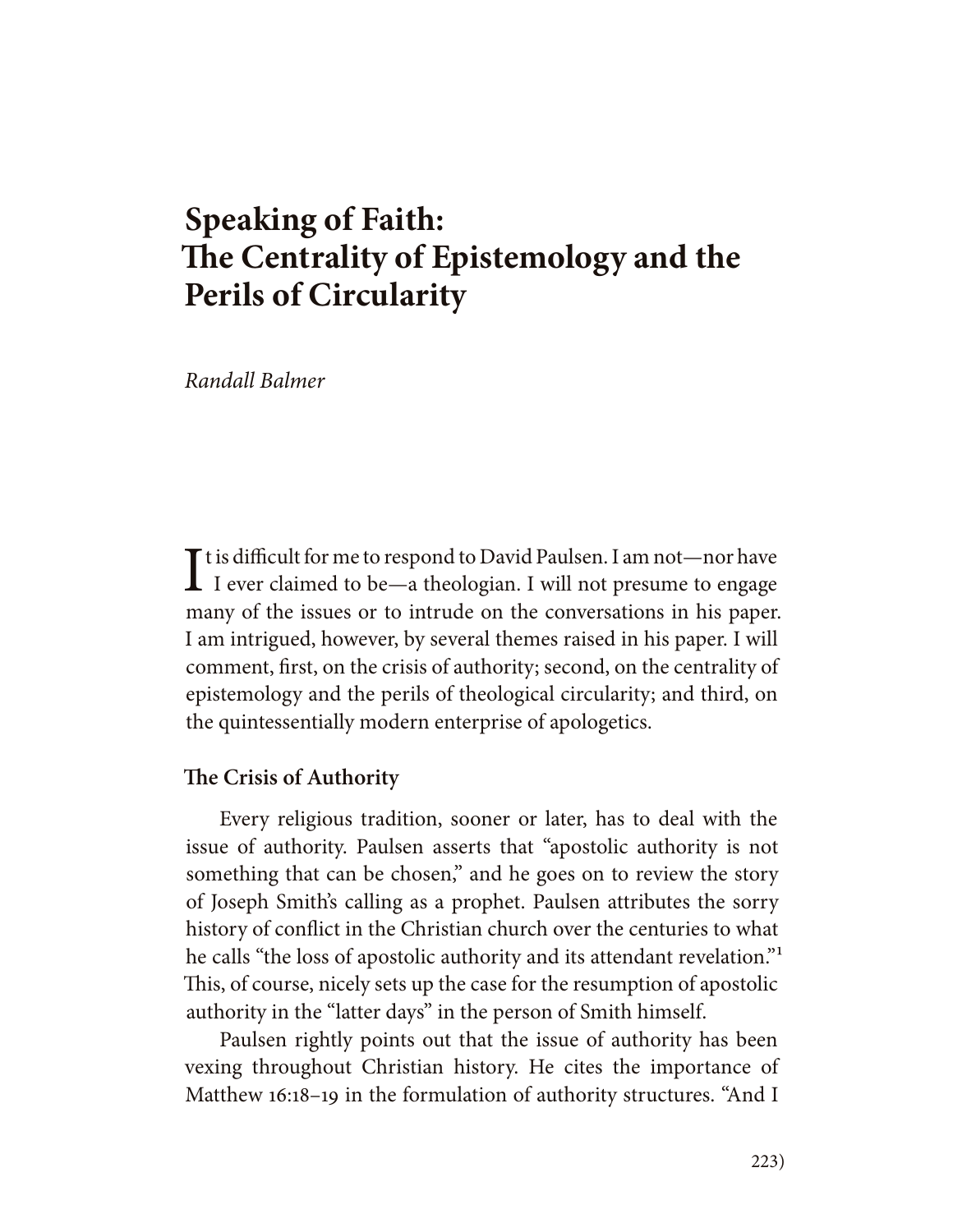tell you that you are Peter," Jesus says, "and on this rock I will build my church, and the gates of Hades will not overcome it. I will give you the keys of the kingdom of heaven; whatever you bind on earth will be bound in heaven, and whatever you loose on earth will be loosed in heaven" (NIV). In the various interpretations of this passage, Protestants generally say that Peter's confession itself is the rock upon which the church will be constructed. Catholics believe that Peter, the first bishop of Rome, is the rock. Finally, Latter-day Saints believe that revelation itself is the rock.<sup>2</sup>

These divergent interpretations, of course, have given rise to equally divergent polities and institutional structures. The Protestant embrace of confessions coupled with Luther's insistence on the priesthood of believers has produced a kind of free-for-all, a miasma of conflicting interpretations and institutional structures. Roman Catholics, employing the doctrine of apostolic succession and tracing their authority back to Peter himself, insist on the unity of the one true church. Theirs is an institutional structure whose extent and whose rigidity is virtually unrivalled.

Except, perhaps, by the Mormons. The assertion of a living prophet as the conduit for divine revelation trumps the Catholic, Orthodox, and Anglican doctrines of apostolic succession. None of these traditions claims prophetic revelation, though they do insist on apostolic authority.

My own admittedly unorthodox gloss on Matthew 16:18-19 draws on distinctively Protestant sensibilities, but even most Protestants would probably consider my view heretical. I happen to believe that the Matthew passage, where Jesus affirms Peter as the rock (in a play on words: *petra* = rock), is a rare stab at humor in the New Testament. Peter, of course, can be seen as anything but solid. He was notoriously spineless and dithering, prone to making bold declarations, as when he assured Jesus that he would never deny him, and then caving like a cheap suit in the face of criticism. When Peter, full of bravado, sought to walk on the Sea of Galilee, he promptly disappeared beneath the waves, sinking like a rock. So when Jesus proclaimed Peter a rock, he was indulging in a rhetorical device known as irony. Peter, as protean as a windsock, was anything but solid—and yet, and here is the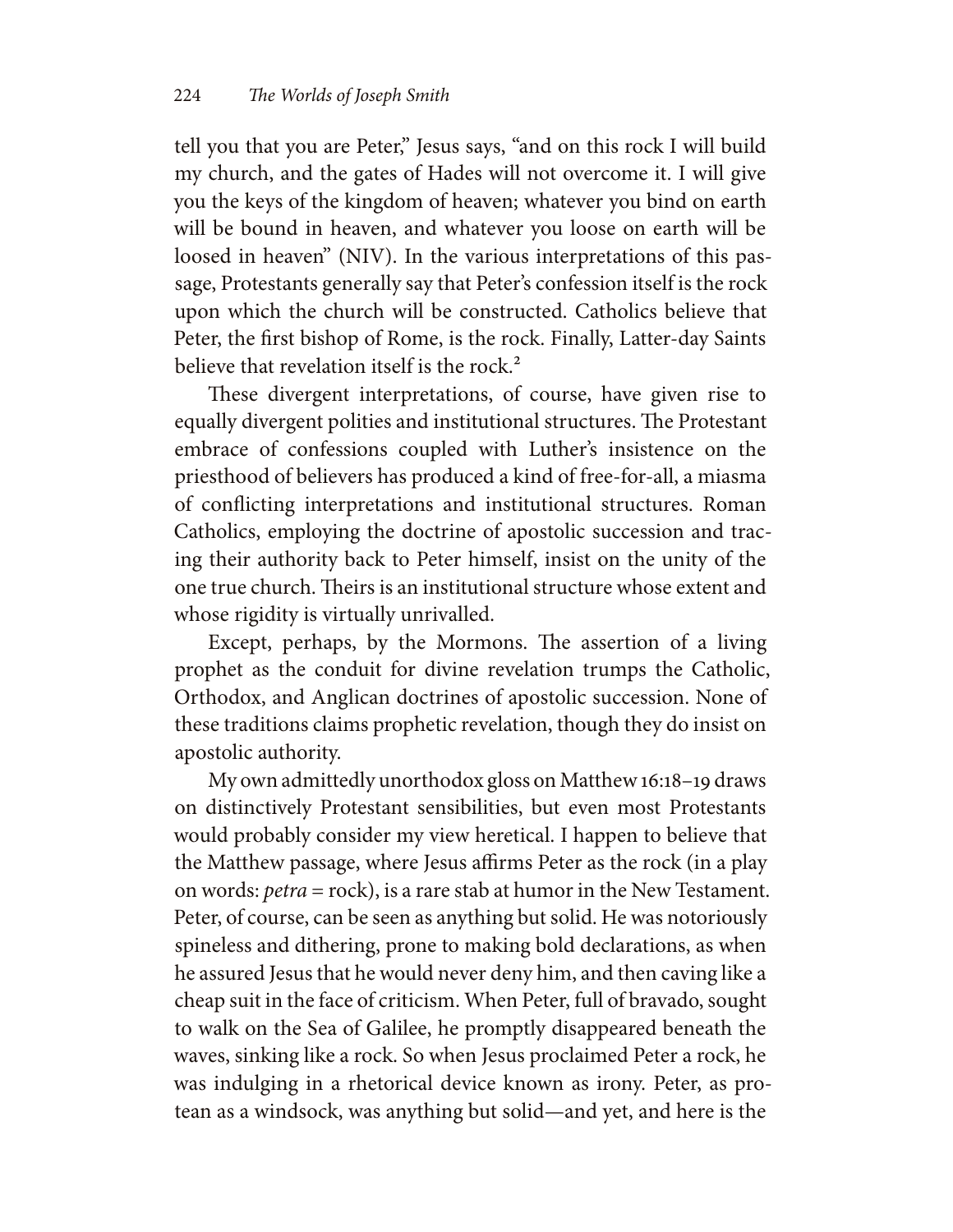beauty of the passage: Jesus elects to entrust his ministry and his church to fallible human beings like Peter, with all of his faults and shortcomings. If Jesus had truly wanted solidity, he should have chosen Andrew, and if he wanted authority, he should probably have pointed to John, who was forever touting himself as the disciple closest to Jesus himself. Instead, he chose Peter, the everyman of humanity and the apotheosis of fallibility.

I concede that such an unorthodox reading runs afoul of almost every Christian tradition, but such an interpretation would vitiate some of the authoritarianism of the episcopal polity in the Roman Catholic Church. The Latter-day Saints, having recognized Smith and all successors as prophets, take the notion of authority to another level altogether. But for non-Mormons, that position begs the question: Why Smith? Was it merely, as Paulsen says, that Smith claimed to be a prophet, a source of divine revelation? Why not, say, Mother Ann Lee or William Miller or Emmanuel Swedenborg or Father Divine or the Noble Drew Ali? Mormons reply that the difference lies in the fact that Smith really is a prophet. Paulsen himself writes: "I will discuss... Joseph Smith's revelations and invite everyone to examine his or her own theological world in light of these."<sup>3</sup> This invitation brings us face to face with the difficult issues of epistemology.

### The Centrality of Epistemology and the Perils of Circularity

In addition to authority, epistemology (how we know) is another of the perennial themes surrounding the study of religion. Christianity has traditionally spoken of God's revelation to humanity and has generally divided revelation into two categories: general revelation, or the way that God reveals himself in creation, and special revelation. This latter category has been a source of contention. Most Christians would agree that God's primary vehicle for special revelation was Jesus: God become man. The other source of special revelation, of course, is the scriptures. But what counts as scripture? Judaism recognizes the Hebrew Bible as Yahweh's special revelation to humanity; Christians add the New Testament, generally agreeing that the canon was effectively closed "by the late 4th and early 5th centuries"; $\frac{4}{3}$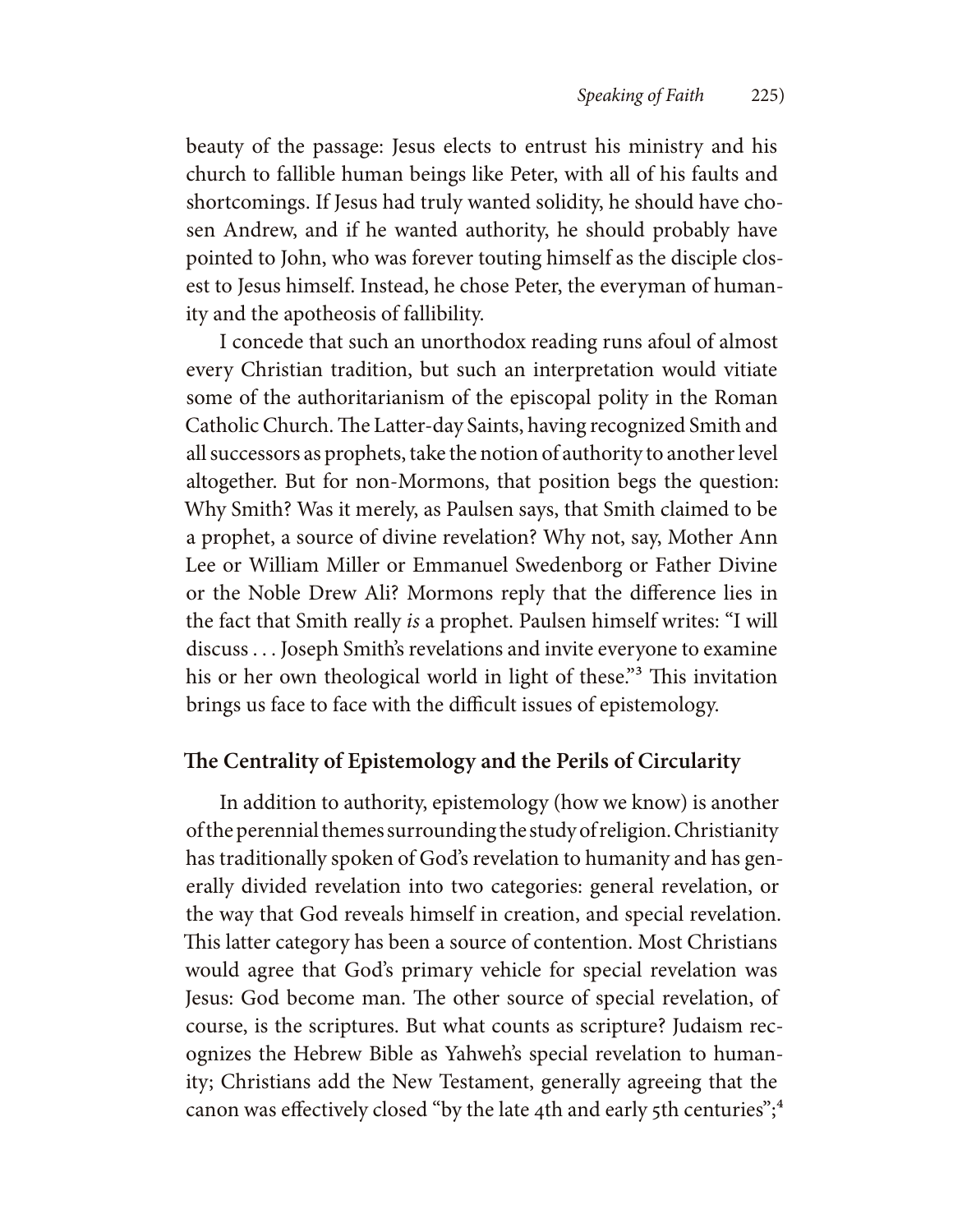Muslims (ostensibly, at least) acknowledge both the Hebrew Bible and the New Testament, but they add the revelations to the prophet Muhammad contained in the Qur'an. Although Joseph Smith once referred to himself as the "second Mohamet,"<sup>5</sup> Smith's Mormon followers accepted the Hebrew Bible and the New Testament as divinely inspired revelation, but they rejected the Qur'an. More important, Mormons added the Book of Mormon, Doctrine and Covenants, the Pearl of Great Price, and continuing revelations to the prophet and president of the church, from Smith himself all the way down to the current president, Gordon B. Hinckley, and presumably) to future presidents.<sup>6</sup>

All of this complicates the question of epistemology. How does one know what is and is not scripture, God's special revelation to humanity? The early church settled the issue of canonicity through a kind of emerging consensus, codified finally in various church councils. But Paulsen raises an important question: Does this mean, as most Christians believe, that the canon was necessarily closed? The followers of Joseph Smith obviously think not.

But how do we know anything? What is the basis for our epistemology? Here we encounter the perils of circularity. "Joseph's most fundamental challenge . . . to those who deny the possibility of extrabiblical revelation is not based on argument," Paulsen writes; "it is grounded in his testimony of receiving of direct revelations from God."<sup>8</sup> Paulsen then proceeds to the familiar story of what he terms the "canonized account" of Smith's First Vision. He hails Smith as the person who "revealed much about God's kingdom and his purposes for humankind, apostolic authority, ancient scriptures, the divine church, the temple, temple ordinances, and theology." Because of Smith, Paulsen writes, "the Latter-day Saints have greatly enlarged the Christian canon, adding 'plain and precious' gospel truths not found in the Bible."<sup>9</sup>

Here, the logic behind Paulsen's paper becomes circular. It is one thing to state with clarity and zeal the doctrines taught by Joseph Smith or anyone else; it is another thing to know whether those assertions or their inferences are true or not. We know the answer to this, Paulsen in effect says, because Smith's revelations tell us so. Paulsen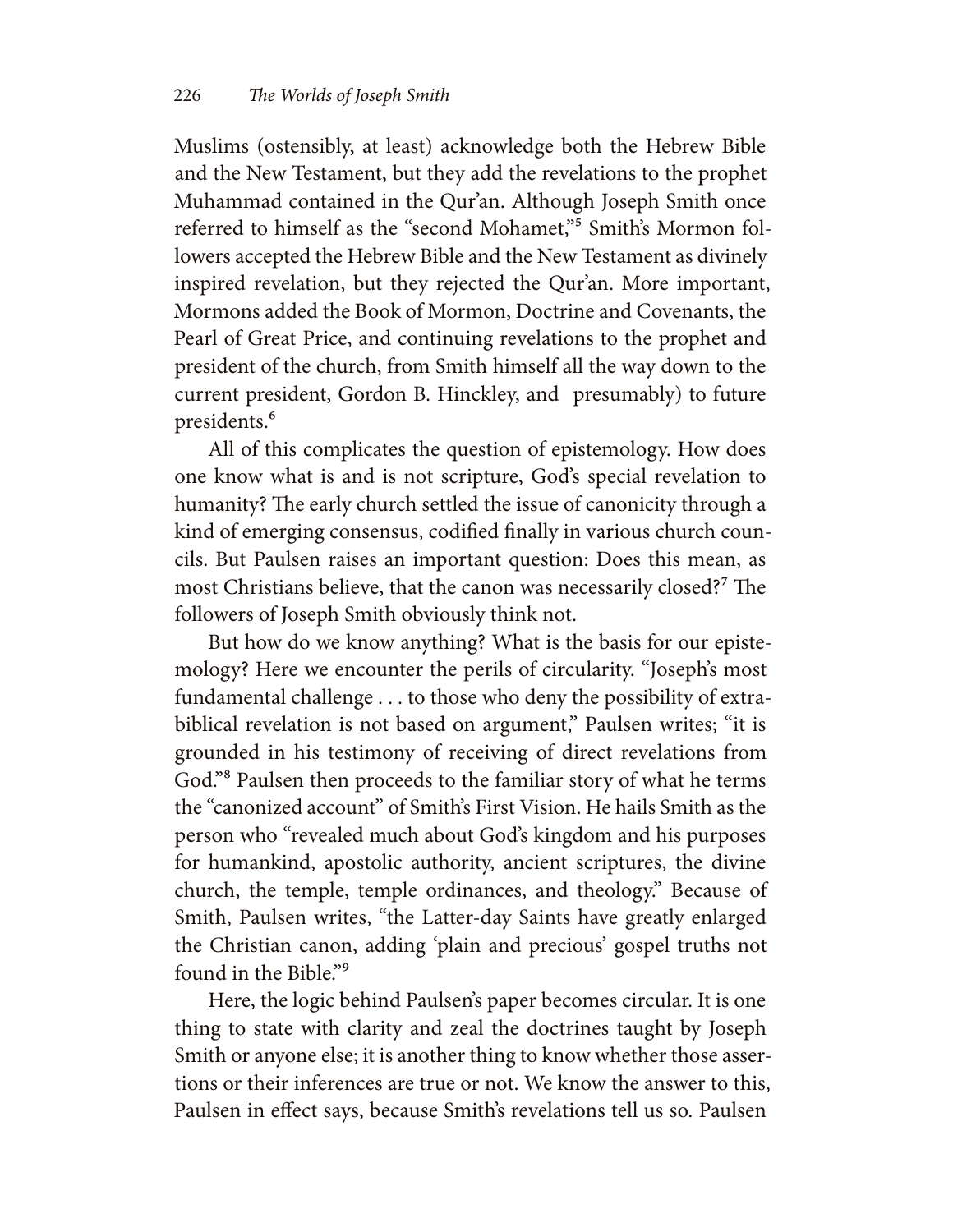cites Smith's ninth Article of Faith: "We believe all that God has revealed, all that He does now reveal, and we believe that He will yet reveal many great and important things pertaining to the Kingdom of God."<sup>10</sup> As for breaking out of the restraints of a closed canon, Paulsen cites two justifications. First, he rightly states that the New Testament itself makes no mention of a closed canon. Fair enough, though it's not clear to me how or in what context such a statement might ever have appeared. Would we expect Paul to insert a postscript at the conclusion of his second letter to the Thessalonians and say, "This is it; I've given you the last word, and the canon is hereby closed"? By the time Paulsen adds another element to his argument against a closed canon, however, the circularity becomes dizzying. How do we know that revelation is still open and that the Book of Mormon is inspired scripture? We know, Paulsen insists, because the Book of Mormon tells us so. He cites as evidence passages from Mormon  $9.11$ 

In fairness, many non-Mormon Christians also engage in the same kind of circularity, the serpent devouring its own tail, when talking about the inspiration of the Bible. Many Christians, Evangelicals in particular, quote the Bible in defense of the Bible. Paul writes: "All Scripture is God-breathed and is useful for teaching, rebuking, correcting and training in righteousness, so that the man of God may be thoroughly equipped for every good work"  $(2$  Timothy  $3:16-17$ , NIV). If this is as far as one's argument extends, circularity leaves such assertions unsupported, which casts doubt on the enterprise of apologetics itself.

### Apologetics as a Modern Enterprise

Paulsen's paper, despite its merits, ultimately fails to persuade, due to this circularity of argumentation. The difficulty lies not so much with the author's reasoning as with the enterprise itself, relying as it does on the canons of Enlightenment rationalism. At least since the Civil War, much of conservative Christian apologetics in America has sought to vindicate the claims of the faith by means of various proofs and proof texts. The arguments include the numberless cosmological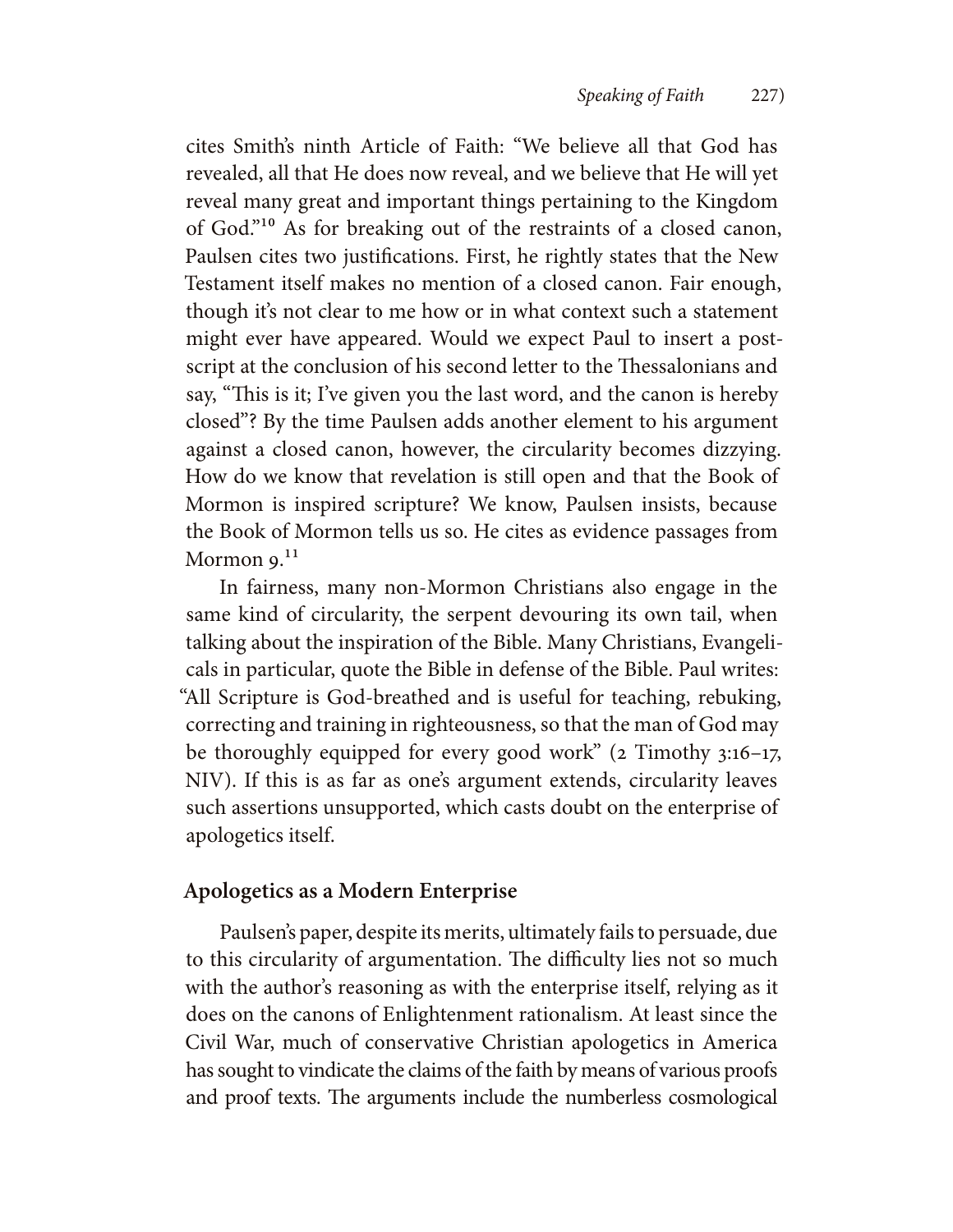and ontological arguments for the existence of God. These theologians also sought to marshal empirical evidence for the historicity of the resurrection. One of the nineteenth-century battles that extended well into the twentieth century concerned the reliability of the Bible itself. In order to counter the assaults of Darwinism and higher criticism, the nineteenth-century Princetonians constructed the ultimate Enlightenment redoubt: the inerrancy of the Bible in the original autographs, neglecting to mention that they were no longer extant. (That is not so much circular reasoning as evasive reasoning!)

All of this argumentation, informed by the canons of Enlightenment rationalism, was essentially modern, concerned as it was with linear thought and empirical evidence. The postmodern approach of the late twentieth and early twenty-first centuries, however, views faith from an entirely different angle. In short, the postmodern approach to faith resorts to faith itself. That is, it seeks to vindicate the faith by invoking experience rather than argument. Not all postmodernists have abandoned apologetics, but the list of essential doctrines has been pared down. Theologically conservative Christians, following the lead of St. Paul in 1 Corinthians 15, would insist on the Incarnation and the historicity of the resurrection—much the way, I imagine, that Paulsen and his fellow Mormons would assert their belief in the historical veracity of Smith's First Vision—but those approaching the faith in a postmodern way would view the resurrection as an article of faith rather than something to be proven by means of rational argumentation. In much the same way that New Lights in the eighteenth century prized the new birth or that pentecostals of the twentieth century sought the baptism of the Holy Spirit, so too these believers prefer experience to argument. We can celebrate or lament that development, but it points beyond the shopworn Enlightenment-inspired arguments, with all of their attendant pitfalls.

An alternative approach is illustrated by a conversation with a historian whose work I very much admire and who happens to be a Mormon. We were discussing a piece I had written about my struggles to claim for myself the Evangelical faith of my childhood. I had reflected on my own encounters with doubt and then finally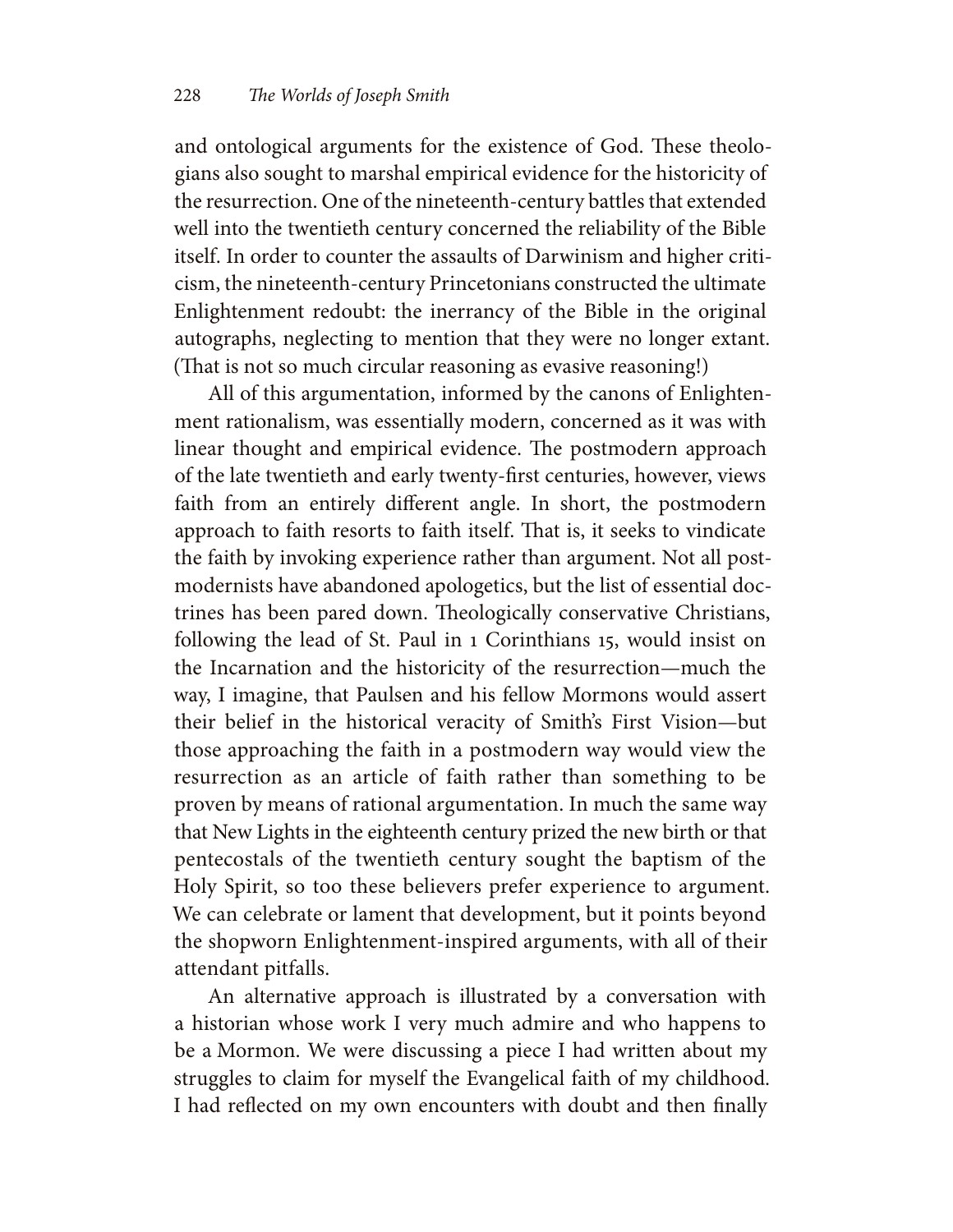finding comfort in those remarkable words of the father of a young child in the Gospel of Mark: "I believe; help my unbelief" (Mark 9:24, ESV). I have come to believe, by the way, that doubt is not the antithesis of faith; it is, in fact, an essential component of faith, and I refuse to allow the canons of Enlightenment rationalism to be the final arbiter of truth. This Mormon scholar spoke of a similar process of faith bedeviled by doubt. In the midst of his doubts, he decided simply to embrace the faith—in his case to accept on faith the veracity of Smith's First Vision.

Richard Hughes has invited us to consider Alexander Campbell as a creature of the Enlightenment and Joseph Smith as a Romantic.<sup>12</sup> That may be, but it seems to me that other scholars, including Paulsen in this particular paper, list decidedly in the direction of Enlightenment reasoning. That is understandable, given the announced scholarly theological purposes of Paulsen's undertaking; and few would argue that all who are people of faith should not have a reasonable defense for what they believe (1 Peter 3:15). But an unalloyed Enlightenment approach to faith carries with it certain perils. Religious beliefs and theology in general do not readily submit to empirical scrutiny, and those who invest themselves solely in the Enlightenment enterprise must at some point deal with the maxim, "Those who live by the sword die by the sword" (see Matthew 26:52), including the criticism of circular reasoning. Some circles are tighter than others, but all propositional logic eventually turns back on itself.

As Joseph Smith taught and most Latter-day Saints realize, personal experience with spiritual truths is far more significant than logical analysis.<sup>13</sup> Thus, I have found the testimonies of docents at Temple Square much more compelling than theological exposition. The last time I took the official Latter-day Saint tour of Temple Square in Salt Lake City, the docent frequently punctuated her narrative with personal testimony. For example, after recounting the story of the seagulls devouring the crickets and saving the crops of the early settlers in the Salt Lake Valley, she paused to say what that story meant to her as a believer. The performance occasionally came off as formulaic, even contrived, but I found that presentation of the Mormon faith much more compelling than Enlightenment-style ratiocination.